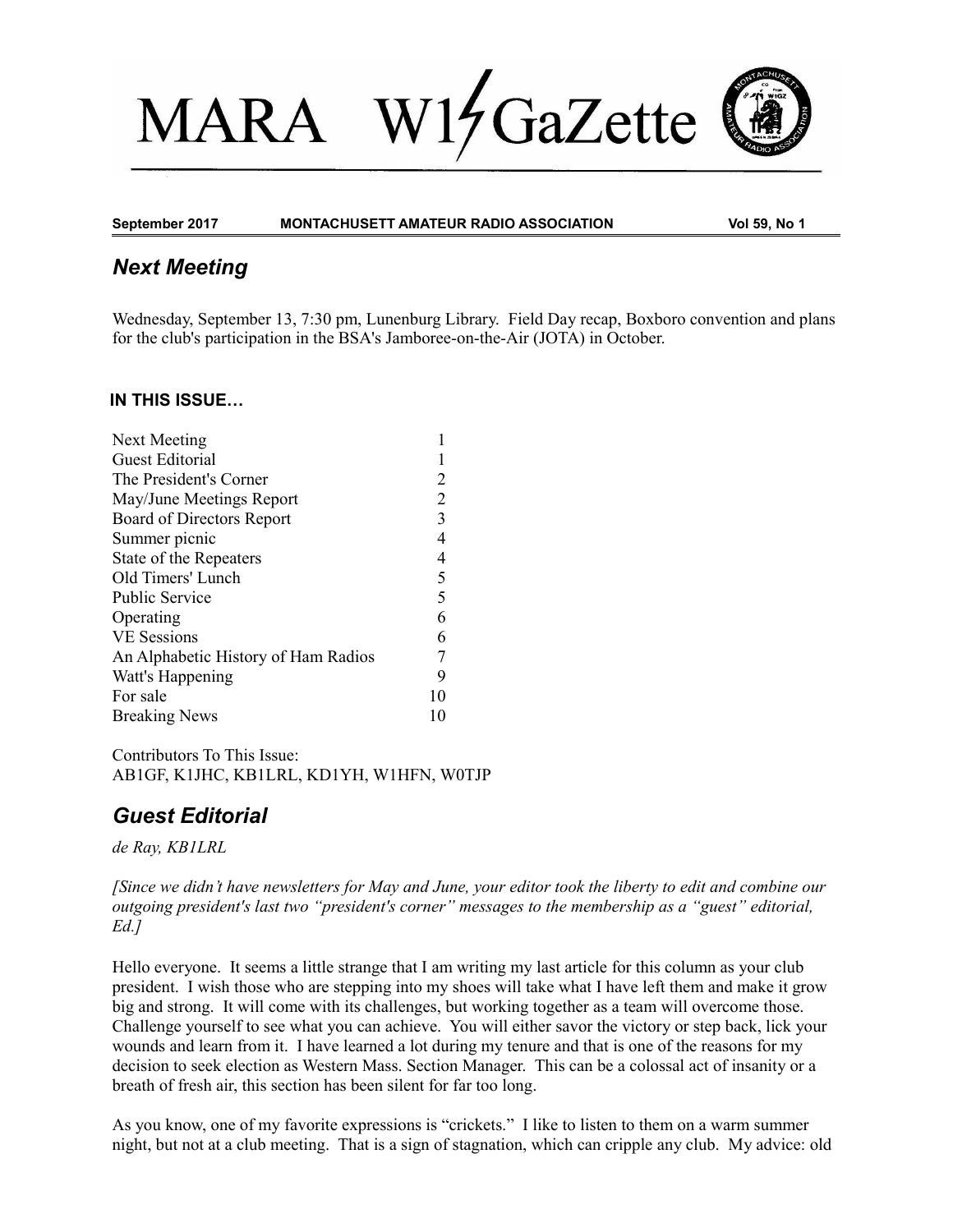timers, teach the young. Inspire. Everyone be involved. Work together as a TEAM. Much can be gained from this. One great example of this is WRTC. Remember what we accomplished by doing that!

I am not going to be bored for sure, there is a lot going on I am working on. At this writing, Paul, KD1YH and myself have been conducting a merit badge presentation for the Boy Scouts in Townsend. This is a first for us and it's in need of some tuning. We have about 6 scouts participating. The challenge is keeping their minds from wandering. This will lead up to the annual JOTA event which is the third weekend in October. (NEAR-Fest is the week before this year.) We will be looking for volunteers to help out as this year as it is likely to be bigger than last year as word will be getting out more about this.

I want to again thank you for supporting me during my time at the helm. It has been an honor and privilege to have been your President during that time.

The public service events have been in full bloom. As always we get great feedback and deep appreciation for our efforts in supporting public safety, as well as demonstrating to others that ham radio is not just a hobby.

# *The President's Corner*

*de Tom, AB1GF*

Ray KB1LRL, who has served a long tenure as our president, has decided to take a break from this position and seek election as Western Mass Section Manager. This left office of club President open, so I decided to give it a try. Thanks to Erik W1QED for stepping in as Vice President. Our task is to take the good that Ray left us and keep it going. We will have challenges, but if we work together as a team we will succeed.

The fall calendar is filling up fast. First the BAA has several public service events. As always we get great appreciation for our efforts in supporting public safety. Boxboro is in September and NEAR-Fest is coming up in October. This will lead up to the annual JOTA event which is the third weekend in October. Last year we worked with the Boy Scout council in Lancaster and it was a great success. This year we are going to do it again and will be looking for volunteers to help out; this year it is likely to be bigger than last year as word gets around.

It has been a busy summer for me, I disassembled my shack and relocated it, and I am trying to get active again. I plan on working ARRL Sweepstakes, CW: first full weekend in November (November 4-6, 2017). Phone: third full weekend in November (November 18-20, 2017). If anyone wants to stop over and participate or just watch please do.

# *May/June Meetings Report*

*de Barry Fox W1HFN, MARA Secretary; with input from Gordon N1MGO treasurer*

**May 2017 Meeting** -- called to order at 1930L by VP Tom, AB1GF (Ray was in AZ). Introductions were made, those in attendance were: KT1I-Charlie, AB1GF-Tom, KK1X-John, KD1YH-Paul, W1QED-Eric, K1YTS-Gary, W0TJP-Tim, N1MGO-Gordon, KA1ZAQ-Bob, KC1EIV-Peg, Ken (no license yet)-and yrfthflsrvnt W1HFN-Barry.

Treasurers report; \$2893.55 of which \$496.61 is earmarked for the repeater.

.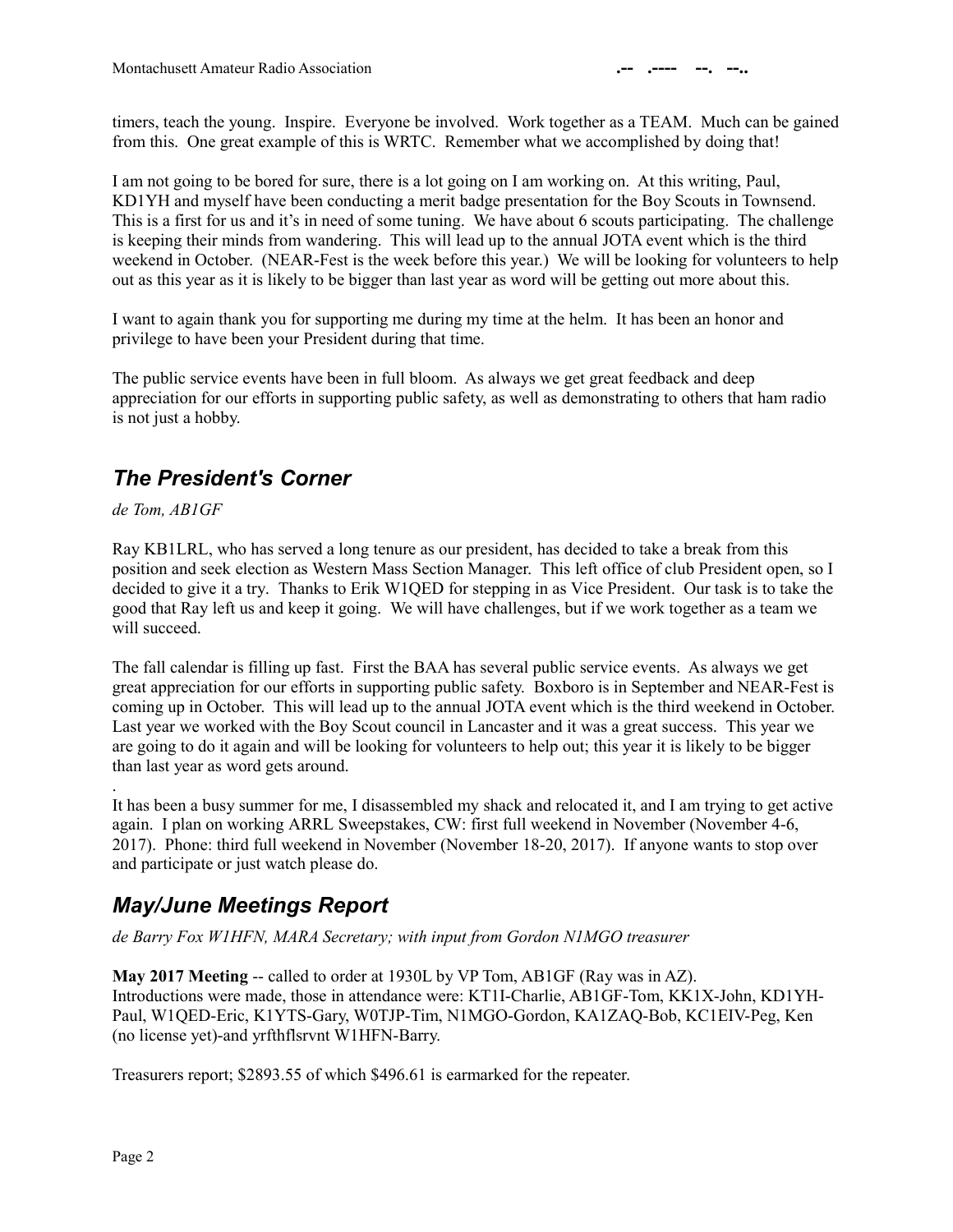Tom asked for nominations for club officers for the coming year. Barry-W1HFN was asked/volunteered to assume/resume duties as club secretary and accepted. Gordon-N1MGO agreed to continue as club treasurer. The offices of president and vice president remained open, although Tom-AB1GF said he might stand for president.

Bob-KA1ZAQ had a large selection of radio components to part with, suggesting a small donation to the club treasury. Several members took advantage of his largess.

Paul, KD1YH reported that the repeater was still having problems, it was basically unusable for recent nets. He has been working on the problem, the solution may be to replace the receiver. The coax also needs to be replaced and will be on order soon. Tom-AB1GF is looking for a rackmount Bird watt/SWR meter for same. The new security firm at the hospital is concerned with the club's frequent visits to the site. We may have to submit a list of approved personnel to ease things a bit.

Field Day discussion: Ray secured permits from the state for the Mountain; Gary arranged for the Porta-Potty; discussions followed re a GOTA station and what to use for antennas. Evidently in the past some hikers have taken offense to our "choking" some trees with rope used to secure the ends of dipoles. Tom-AB1GF asked if anyone could provide a new home for the IRLP setup. No takers at this time. The meeting was adjourned at 1950L.

**June 2017 meeting --** called to order at 1932L by the president, Ray, KB1LRL. Introductions were made, those in attendance were: KT1I-Charlie, AB1GF-Tom, KD1YH-Paul, W1QED-Eric, K1YTS-Gary, W0TJP-Tim, N1MGO-Gordon, K1JHC-Tom, KD1SM-Ralph, KC1HDG-James and and "your faithful servant," W1HFN-Barry

No Treasurers report was made, it having been lost in the shuffle.

Ray asked for nominations for club officers for the coming year. Tom-AB1GF, agreed to run for President and Eric-W1QED agreed to run for VP. Charlie-KT1I for Trustee. Barry-W1HFN was volunteered to assume/resume duties as club secretary. Gordon-N1MGO has agreed to continue as club treasurer. A motion was made and carried to elect the stated slate.

Field Day discussion: The state permit has been acquired, we have the "old spot" to the left of the entry road. Beams and dipoles are in hand as are generators, rigs, etc. As usual, overnight ops are needed. The plan is for either 2A or 3A depending on number of ops.

Ray stated that this was his last meeting as Pres, he may run for SM in the Fall. He also mentioned that more net controls for the Sunday MEN are needed.

Paul-KD1YH has acquired a Motorola repeater and is integrating it with the new controller.

The meeting was adjourned at 2050L.

**MINUTES OF THE BOARD MEETING** -- Board of Director's meeting July 26 2017 -- meeting called to order at 1900L by the president, Tom - AB1GF. In attendance were: president, Tom - AB1GF; vicepresident, Eric - W1QED; treasurer, Gordon - N1MGO and secretary, Barry – W1HFN.

Pauline - KB1JXJ announced that the Lunenburg Library is a certainty for the 2017-2018 MARA meetings. Also, the annual Christmas party will be held at her/Gordon's QTH on December 3 at 1300, with a Yankee Swap to be held after socializing.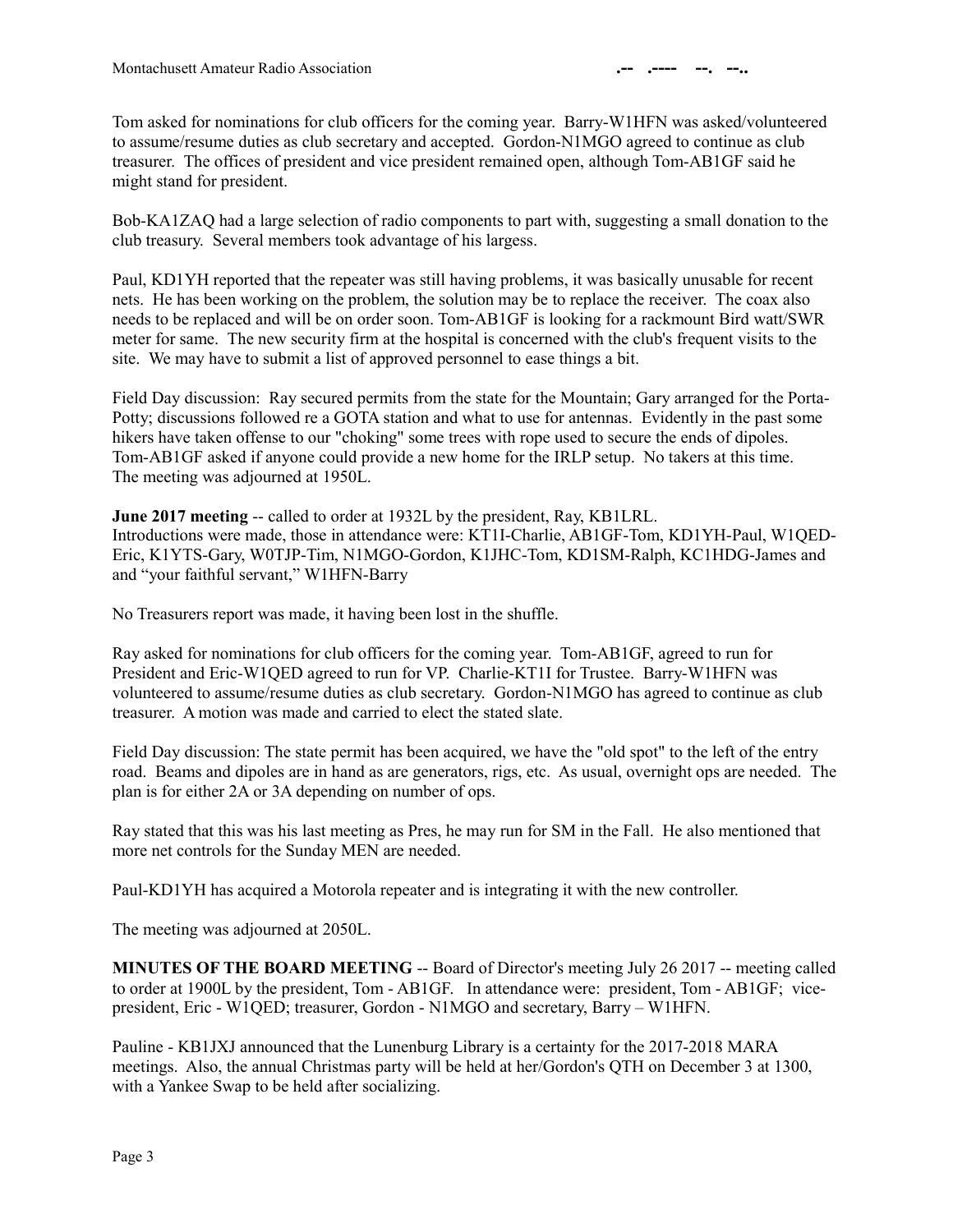Plans were mentioned for the annual summer picnic, dates proposed were August 13th at 1300L, with a rain date of August 20th. Dates later confirmed by Ray - KB1LRL at his QTH.

Paul-KD1YH has acquired a MOT RX and replaced the faulty one in the 2M repeater. There are also plans to replace the old TX with a MOT as well. The new controller is still in the testing stage and not as yet installed. The 900MHz repeater will be placed on-line when the antenna and feedline are installed. Plans are also in the works to replace all coax with LDF4-50, as the present coax is over 20 years old. Tom-AB1GF already has all the special coax connectors, which saves money. The extimated cost for coax to be \$500.00. There was also discussion about getting Bird SWR/PWR monitoring equipment to let us know the status of the repeater(s). We also discussed the need/possibility of an internet connection at the site, maybe?

The newsletter issue was brought up. Bill-NZ1D to continue as managing editor, with hopefully, on-line contributions by the members. Tom-W0TJP put together a July issue. As usual more content is requested. Eric-W1QED, has volunteered to set up a drop-box for W1GZ info, by-laws, etc. He also mentioned jazzing up the MARA web site.

The BSA JOTA will be held Oct 20-22, the club plans to set up a station at the Council HQ off Rte2. The need for speakers/programs for the monthly meetings was discussed. The card sort will be in April, that leaves most of the year for other events. Some possibilities were; digital-data demo, discuss a section of the license manual, ham-test on line, home-brew night, etc

The meeting was adjourned at 2030L.

Respectfully submitted, Barry W1HFN, MARA secretary

# *Summer Picnic*

*de Tom, AB1GF*

Another club picnic has come and gone, The WX was great; the food was plentiful. Taco salad by Paul and Maryanne, Deviled Eggs by Erik and Janice. Pasta Salad. Atomic Buffalo Turds by Peggy and John, Peach cobbler, burgers and hot dogs. Chili by Pauline and Gordon Pork loins by Ray, most wonderful.

*[The response to your editor's appeal for pictures of the club's summer picnic was pleasantly "overwhelming", therefore due to the size of the files and in deference to the readers' e-mail inboxes, I have issued a special edition of the W1/GaZette entitled "The Green Zebra's Summer Gathering 2017", Ed.]* 

### *State of the Repeaters*

*de Tom AB1GF, Paul KD1YH*

KD1YH has acquired a Motorola receiver and replaced the faulty receiver in the 2M repeater. This seems to have solved the noise problem. There are also plans to replace the old TX with a Motorola as well.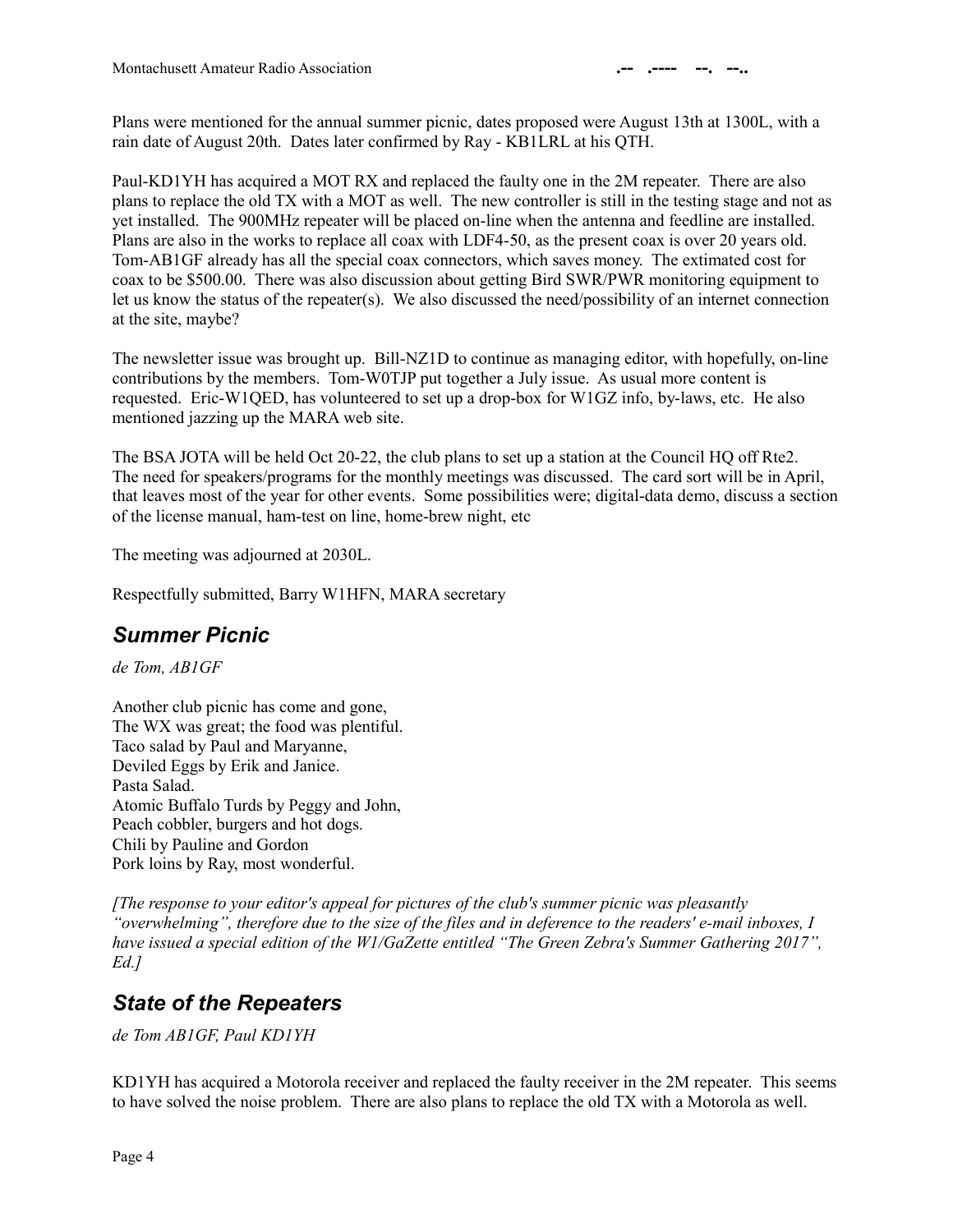The new controller is still in the testing stage and not as yet installed. Additional details of the state of the repeaters are presented in W1HFN's **Meeting and BoD minutes.**

| $W1GZ - 145.45$    | status = On the Air, $35w$ into the cans, $18w$ out          |
|--------------------|--------------------------------------------------------------|
| $AB1GF - 224.34$   | status = On the Air, $12w$ into the cans, 6w out (see below) |
| $W1HFN - 927.5625$ | status = OFF, needs antenna installed                        |

We are looking at replacing the  $25+$  Year-old LDF4-50A hard line on W1GZ.

The current 220 MHz amplifier does not work with low drive so it only produces 12w instead of 25w, which ends up as 6w to the antenna. Tom has purchased another amplifier for 220. It works fine and produces 23w RF with 1-5w input. As soon as Tom makes a power cord the new amp will be installed at the repeater site. We hope to have 10w to antenna after it is installed..

### *The Old Timers' Lunch*

*de Tom K1JHC*

This past month, due to problems with the email reminder, we only had two takers for lunch, K1JHC and W1HFN. Come out and enjoy a good lunch and some friendly chatter. Everyone is welcome, age is not a factor. Remember, we meet at noon on the first Wednesday of each Month at the Airport Diner.

# *Public Service*

*de Tim W0TJP [from Brett, AB1RL, Ed.]*

With August gone and summer winding down, our attention turns to fall public service events. The BAA has two major events coming up in the fall.

Jimmy Fund Walk: Sunday, September 24. Jimmy Fund's annual fundraising walk along the Boston Marathon route. Positions available to work with a medical team at each rest stop along the route, so there's a variety of locations and volunteer times available. Tell your friends, too—we're really eager to build up the team size for this year, especially along the earlier parts of the route. Contact AB1RL by email to get on the roster.

BAA Half Marathon: Sunday, October 8: As usual for BAA events, you'll work with medical teams at different points along the route to provide them with any necessary communication, including EMS dispatch requests if necessary. Volunteer registration for this event will be through the BAA's web site, it will open up on Tuesday, August 15. You'll get an announcement from them, and AB1RL, when that happens.

Your work at these events really makes a difference. In recent years, ham radio volunteers handled emergency dispatch calls to get participants, and sometimes spectators, prompt treatment. Those calls wouldn't be as quick or as effective without the communications expertise you bring by showing up. Please join us to make a couple more events that much more successful.

If you have questions about either event, please don't hesitate to ask. Brett Smith, AB1RL  $\leq_{ab}$ 1rl[pubserv@brettcsmith.org>](mailto:ab1rl-pubserv@brettcsmith.org), Public Service Coordinator, Boston Amateur Radio Club

Also, volunteer registration for Head of the Charles Regatta opens September 1 at the following address: http://www.hocr.org/volunteering/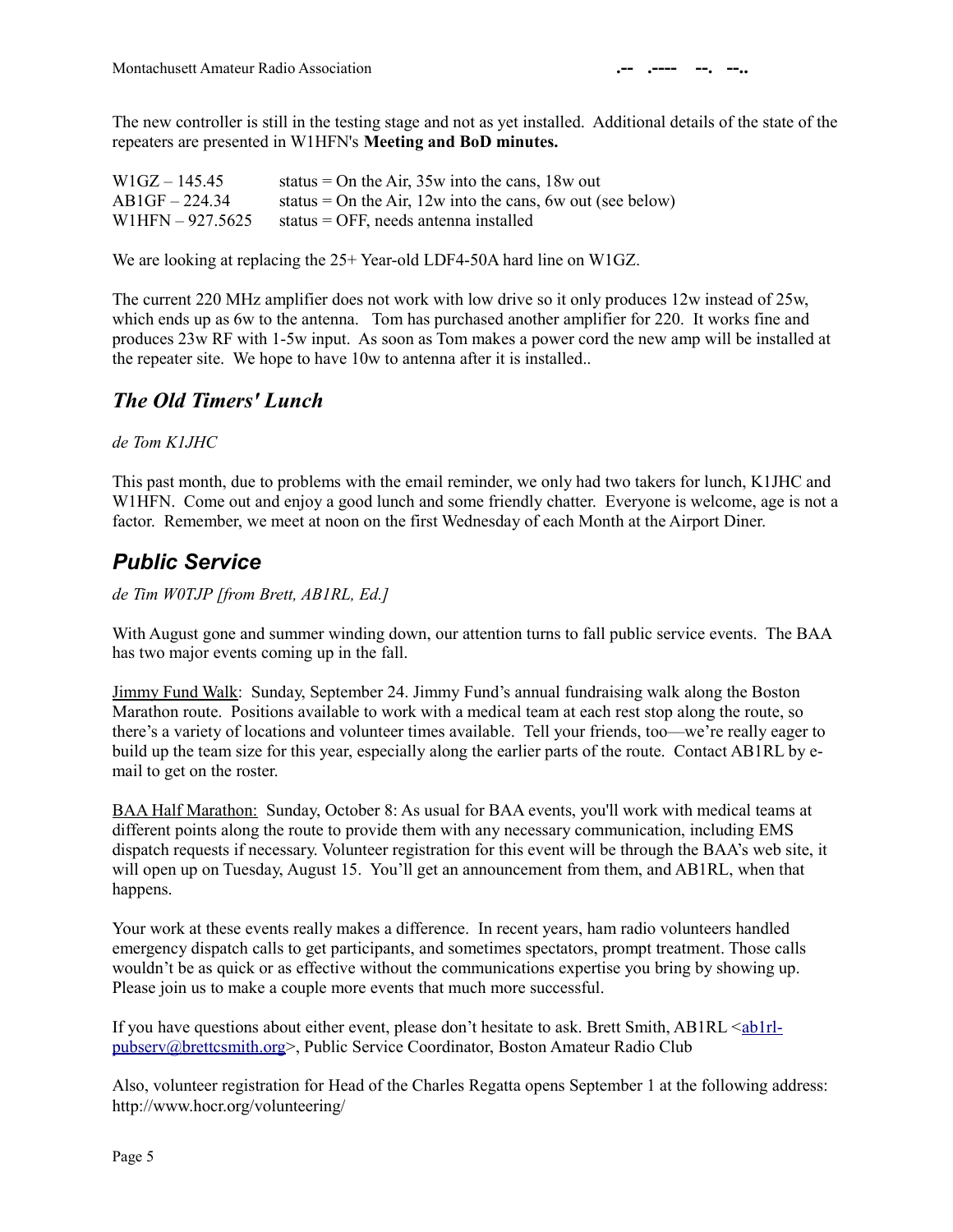As with the BAA Boston Marathon, all volunteers need to register at the HOCR main site.

#### **Sunday Net Control operators needed**

*de Ray KB1LRL*

We need two (or more) people to serve as Net Control for the Sunday morning ARES net. This is great practice for operating in special events as well as emergency situations. This will be on an as needed basis but you will be guaranteed time in so you can learn about this function. Just need one-half hour on Sunday. There are times when someone cannot do their turn. I will give up my time in favor of giving that person the experience. Give it a try!

Please drop Ray an email if you're interested.

# *Contesting/Operating*

*de Paul, KD1YH*

**JOTA**: Plans are in motion for MARA to operate in the BSA Jamboree on the Air (JOTA), which will be held Oct 20-22. The club plans to set up a station at the Nashua Valley Council HO off Rte2 in Lancaster.

*[See the ARRL Contest Calendar for more information. For in-depth reporting on Amateur Radio contesting, you can subscribe to The ARRL Contest Update via your ARRL member profile e-mail preferences, Ed.]*

# *VE Sessions*

#### *de Tom AB1GF, Paul, KD1YH*

The MARA VE Team schedules license exam sessions monthly on the 4th Wednesday. Pre-registration is requested, contact Paul KD1YH [kd1yh@arrl.net](mailto:kd1yh@arrl.net) . Sessions will be canceled if no one has registered by Sunday before the scheduled session. If the session is not canceled, walk-ins are welcome, so if you are interested in upgrading or know someone who is looking for an exam session, you may contact Paul at the last minute to see if the session is being held.

Last month's session had four candidates. All four passed Element 2; two took Element 3 and one passed.

**New FCC 605 Form:** By the time you read this, the FCC will be using the revised FCC 605 Form Application for authorization in the Ship, Aircraft, Amateur, Restricted and Commercial Operator, and General Mobile Radio Services. The basic qualifications section of this form has been revised to include a question regarding whether an applicant has been convicted of a felony in any state or federal court. Applicants' responses and explanations to this question will be used to determine eligibility to be a Commission licensee.

After the application data is submitted to FCC and an FCC file number is created, the applicant is required to provide an explanation directly to the FCC within 14 days. Candidates that do not want to answer the basic qualification question at the test session will be handled the same way the candidate's that are uncomfortable with giving their social security number (SSN) at the session are handled.

The candidate is allowed to take the exam(s) but the FCC will reject their license application form 605 if the question is not answered. As with the candidates that decline to supply their SSN, these candidates should also be referred to the VEC department directly for further instructions and guidance. If the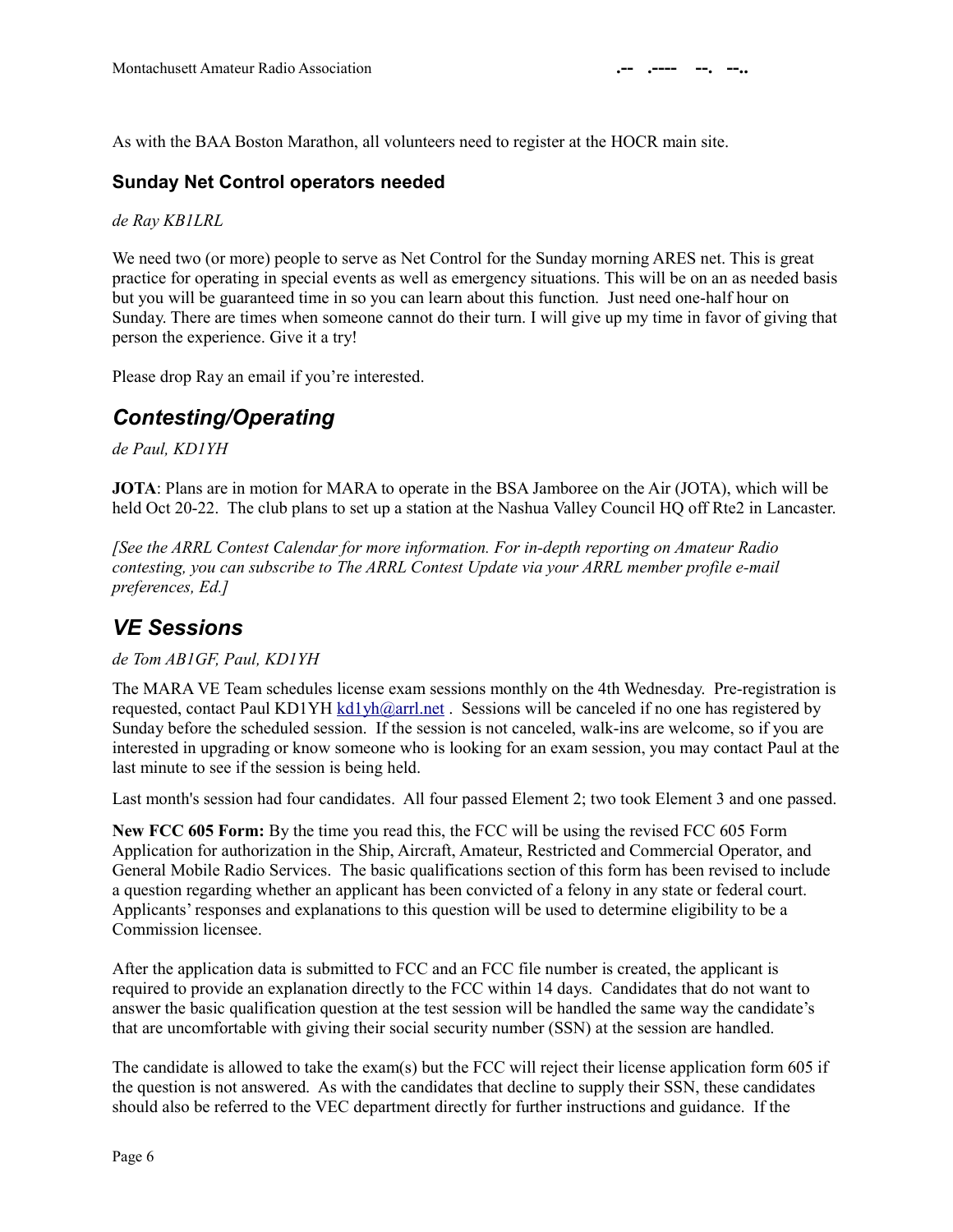answer to the felony question is 'YES', the applicant must submit to FCC as an exhibit a statement explaining the circumstances. The application will be held for a basic qualification review. The fact that an applicant answers 'YES' doesn't mean they will be denied a license.

Applicants are required to answer the question only if they are filing NCVEC Form 605 or FCC Form 605 for New, Amendment, Modification (Upgrade or call sign change), or Renewal/Modification (changes at renewal time). The question does not have to be answered if the applicant is filing a renewal only or an administrative update to their license (change of address, name, email, etc.).

The FCC WTB Public Notice about the 605 form change was released on 08/07/2017 and is available here: https://apps.fcc.gov/edocs\_public/attachmatch/DA-17-741A1.pdf

### *An Alphabetic History of Ham Radios*

*de Barry W1HFN*

### **Barker & Williamson (B&W)**

B&W had a rather short life as a ham radio manufacturer and had only two memorable rigs, the B&W Models 5100 and 6100 transmitters. They are still in business today selling military communications antennas. In addition to the two ham transmitters, B&W manufactured the MiniDuctor line of air-wound inductors.



*B&W Model 5100 Transmitter*

B&W Model 5100 TX - Manufactured from 1955 to 1961, the 5100 was a CW/AM TX capable of 180W input on CW and 140W on AM. The final was a pair of 6146s, modulated by another pair of 6146s. Not a rig for weak folks, this beast weighed 85 pounds!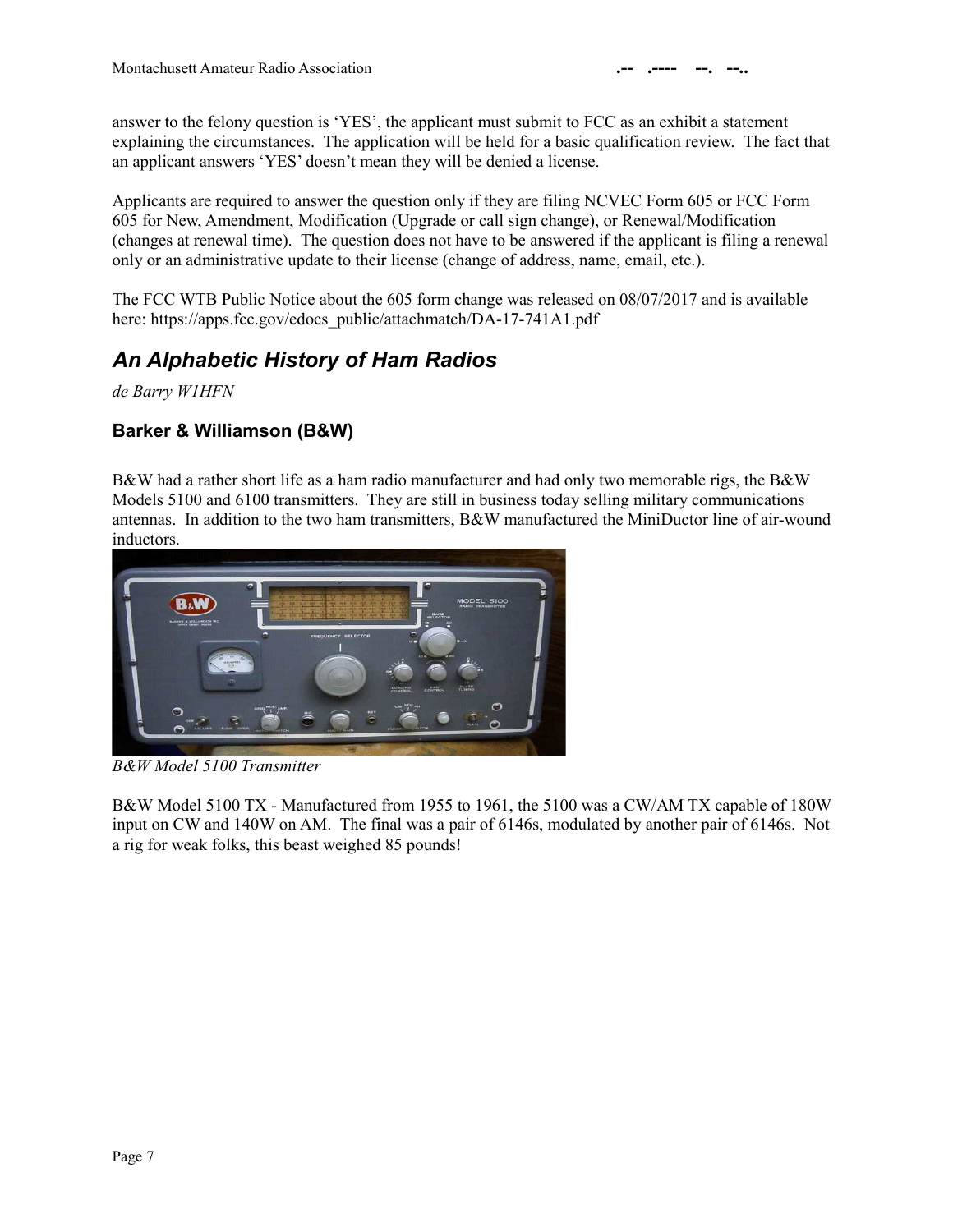

*B&W 6100 Transmitter, one of the first ham radio transmitters employing frequency synthesizing*

B&W Model 6100 TX - This unit did not have a conventional VFO, instead it was one of the first synthesized rigs on the market. Their first (and only) SSB/CW TX, the 6100 was not too popular as supposedly only 200 were made. Like the 5100, a pair of 6146s in the final provided 200W PEP output.



*The B&W ubiquitous Miniductor*

B&W sold TONS of their MiniDuctor line of pre-made air-wound coils. They came in all sizes; diameters, turns-per-inch, lengths and wire sizes. Anyone who ever built their own transmitter, antenna tuner or mobile antenna probably had several.

*==============================================================*

### **The MARA W1/GaZette**

is published by the Montachusett Amateur Radio Association just prior to the monthly meeting. The newsletter is distributed free to members and friends of Amateur Radio. Contents copyright © 2017, MARA. Permission to use in other Amateur Radio publications with credit to MARA is hereby granted.

The deadline for materials to appear in the W1/GaZette is noon on the Sunday before the first Wednesday of the month.

**NEWSLETTER/PUBLIC RELATIONS STAFF:** Newsletter Editor: Bill Wornham NZ1D, 352-751-4682 nz1d@arrl.net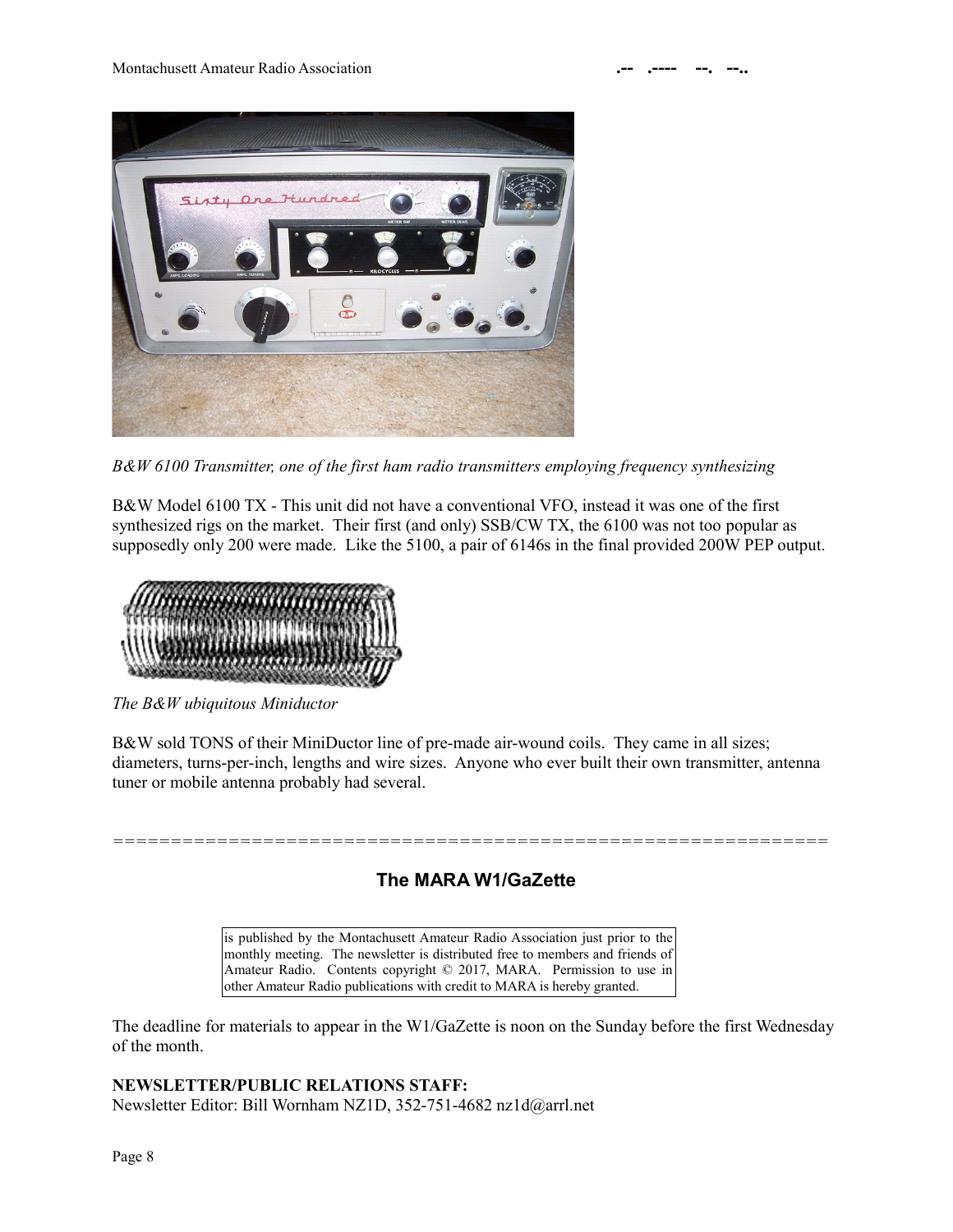Webmaster: Paul Upham KD1YH Community Facebook page administrator: Pam Jodrey, KC1CHC, kc1chc@yahoo.com

#### **MEMBERSHIP INFORMATION:**

Club Secretary: Barry Fox W1HFN Annual Dues: Regular \$25 Family \$30 Fixed income \$15 Meetings: 2nd Wednesday, 7:30pm September to June

Mailing address: MARA PO Box 95 Leominster, MA 01453

VE Team: KD1YH@arrl.net Web site: http://www.w1gz.org/

#### **OFFICERS:**

Tom Antil, AB1GF President, thantil@comcast.net Erik Tkal, W1QED Vice President Barry Fox W1HFN, bwfox@comcast.net Gordon LaPoint, N1MGO Treasurer, n1mgo@arrl.net Charlie Cayen, KT1I Trustee, kt1i@arrl.net

MARA owns and operates three FM repeaters co-located on Burbank Hospital in Fitchburg. W1GZ on 145.45 (CTCSS 74.4), AB1GF on 224.34 MHz (CTCSS 103.5) and W1HFN on 927.5625 (-25 MHz) (CTCSS 74.4). The 2m repeater is also reachable via IRLP node 8433 and Echolink node 688832.

### *Watt's Happening*

#### Sundays, 0800 local 5330.5 (ch 1) USB

Western Mass Emergency 60M Net Alternate frequencies are 5346.5 (ch 2), 5366.5 (ch 3), 5371.5 (ch 4), and 5403.5 (ch 5).

#### Sundays, 0830 local 3944

Western Mass Emergency Net. Alternate frequency is 3942 in case of QRN, QRM, or frequency in-use. Also a good idea to scan up and down 10kHz if you cannot find the net.

#### Sundays, 0900 local 145.45-

Montachusett Emergency Net

### Tuesdays, 1930 local 145.37-

WMEN Templeton Emergency Net